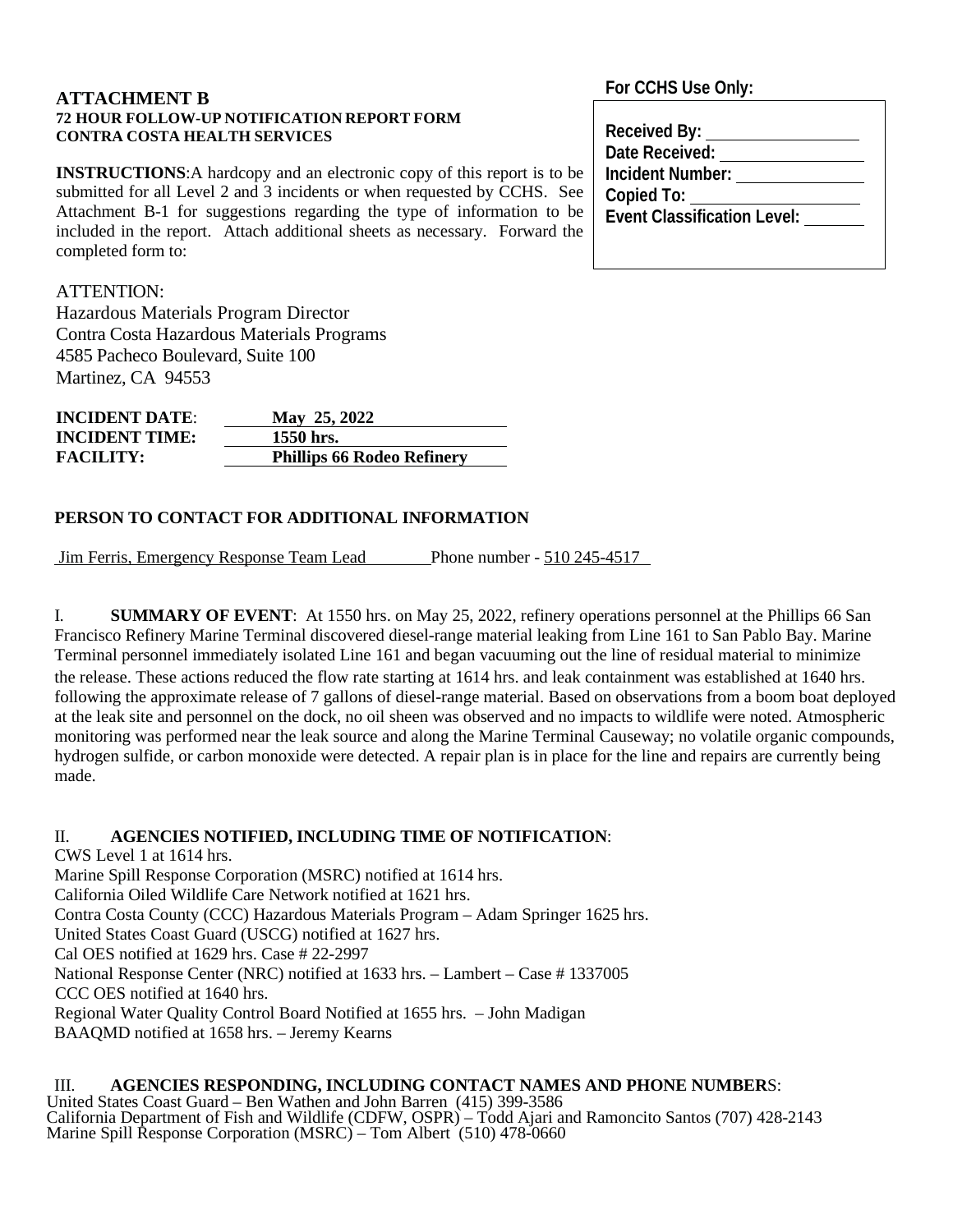# **72-HOUR REPORT, PAGE 2 INCIDENT DATE: May 25, 2022 FACILITY: Phillips 66 Rodeo Refinery**

# IV. **EMERGENCY RESPONSE ACTIONS:**

**1550 - Marine Terminal Operator detects odor and begins to investigate. Line 161 found leaking ~0.2 gpm.**

- **1600 – Initial atmospheric monitoring near leak point: 0% LEL, 0 ppm VOC, 0 ppm H2S, 0 ppm CO**
- **1603 – Line 161 isolated with a block valve**
- **1605 – G-15 pump begins to remove diesel-range material from Line 161**
- **1614 – Notifications initiated – CWS Level 1 and other Federal, State and Local agencies notified**
- **1615 – Line 161 further isolated and flow rate reduced to ~0.08 gpm**
- **1615 – Boom Boat launched to inspect Line 161 and check for potential sheen on the water.**
- **1615 – Rope Access Team mobilized to inspect Line 161 leak location**
- **1640 – Containment established under leak point with kiddie pool and sorbent material.**
- **1700 – Boom Boat and personnel at the Marine Terminal observe no impacts to wildlife**
- **1740 – Epoxy putty sealant applied to the leak point to further reduce leak rate.**

**1742 – Temporary clamp installed along the leaking section of pipe. No flow observed from leak point.**

**Resources deployed- Type I Fire Engine, Hazmat Response Vehicle, 36" Response Boat, 1 Vacuum Truck, Matrice 300 drone, MSRC Sentinal Skimmer, Raider II Response Vessel.**

#### V. **IDENTITY OF MATERIAL RELEASED AND ESTIMATED OR KNOWN QUANTITIES**:

Line 161 contained diesel-range hydrocracked Distillate (see attached, Safety Data Sheet). It is estimated that  $\sim$  7 gallons of this material was released.

# VI. **METEOROLOGICAL CONDITIONS AT TIME OF EVENT** including wind speed, direction, and temperature:

| Time      | Wind speed | Direction   |
|-----------|------------|-------------|
| 04:15 p.m | 17 knots   | $227^\circ$ |

Water currents were ~1.5 knots moving west (flood tide) at 04:15 p.m.

Temperature was 75° at 09:00 a.m.

# VII. **DESCRIPTION OF INJURIES**:

There were no injuries.

VIII. **COMMUNITY IMPACT** including number of off-site complaints, air sampling data during event, etc.:

There was no community impact. There were no odor complaints. Air monitoring conducted found no elevated levels.

# IX. **INCIDENT INVESTIGATION RESULTS**

Is the investigation of the incident complete at this time? NO

If the answer is no, submit a 30 day final or interim report.

If the answer is yes, complete the following: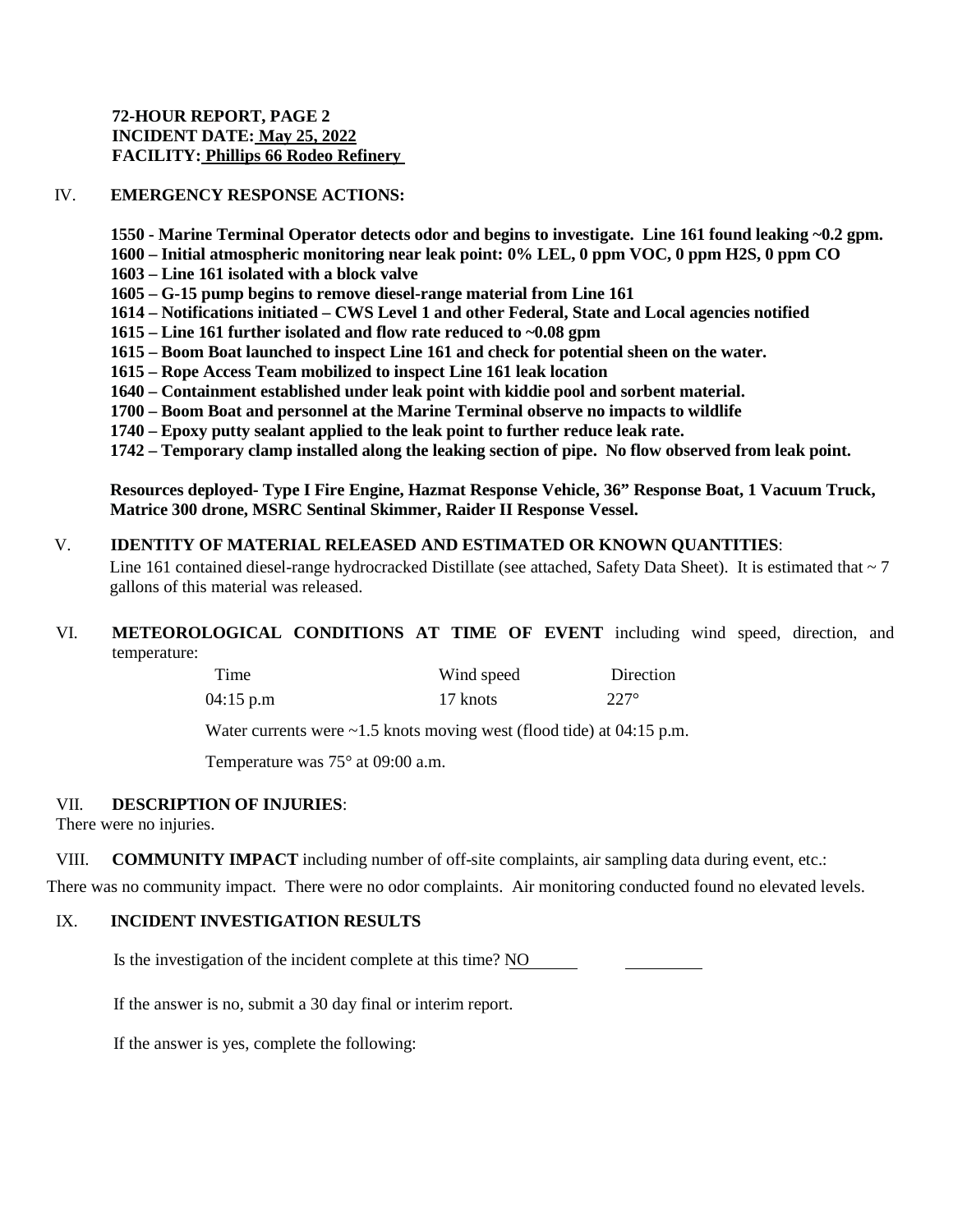# **72-HOUR REPORT, PAGE 3 INCIDENT DATE: May 25, 2022 FACILITY: Phillips 66 Rodeo Refinery**

- X. **SUMMARIZE INVESTIGATION RESULTS BELOW OR ATTACH COPY OF REPORT**:
- XI. **SUMMARIZE PREVENTATIVE MEASURES TO BE TAKEN TO PREVENT RECURRENCE INCLUDING MILESTONE AND COMPLETION DATES FOR IMPLEMENTATION**: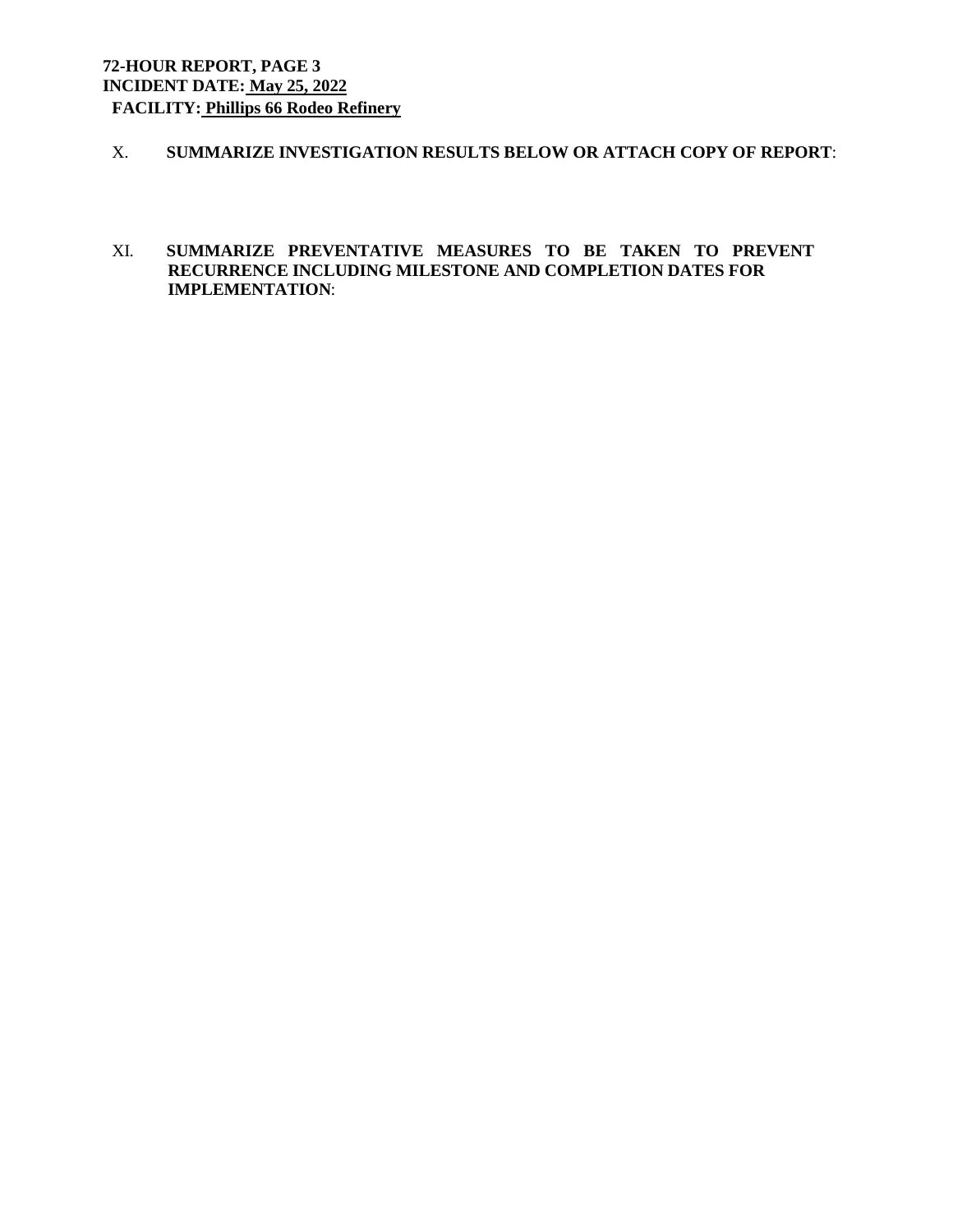# **Safety Data Sheet**

According to OSHA HCS 2012 (29 CFR 1910.1200), Health Canada HPR (SOR/2015-17), and Mexico NOM-018-STPS-2015



#### **SECTION 1: Identification Product Identifier Hydrocracked Distillate, Light ..C10-18 Other means of identification** LAR - Heavy Medium Unicrackate; LAR - Heavy Unicrackate; LAR - HMUK, HUK Light Hydrocracked Distillate (Petroleum); HUK; Light Hydrocracked Distillate **Code 728400 Issue date**<br> **Relevant identified uses**<br> **Refinery Stream Relevant identified uses** Refinery Stream Refinery Stream Refinery Stream Refinery Stream Refiners **Uses** advised against **24 Hour Emergency Phone Number** CHEMTREC: 1-800-424-9300 CHEMTREC Mexico 01-800-681-9531 CHEMTREC Global +1 703 527 3887 **Manufacturer/Supplier** Phillips 66 Company P.O. Box 421959 **SDS Information** Phone: 800-762-0942 Email: SDS@P66.com

URL: www.phillips66.com/SDS

**SECTION 2: Hazard identification**

Houston, Texas 77242-1959

H226 - Flammable liquids -- Category 3

H304 -- Aspiration Hazard -- Category 1

H315 -- Skin corrosion/irritation -- Category 2

H332 -- Acute toxicity, Inhalation -- Category 4

H351 -- Carcinogenicity -- Category 2

H373 -- Specific target organ toxicity (repeated exposure) -- Category 2

H411 -- Hazardous to the aquatic environment, chronic toxicity -- Category 2

# **Label elements**

**DANGER** Flammable liquid and vapor

May be fatal if swallowed and enters airways Harmful if inhaled Causes skin irritation Suspected of causing cancer May cause damage to organs through prolonged or repeated exposure Toxic to aquatic life with long lasting effects

Obtain special instructions before use; Do not handle until all safety precautions have been read and understood; Keep away from heat/sparks/open flames/hot surfaces. - No smoking; Keep container tightly closed; Ground/bond container and receiving equipment; Use explosion-proof electrical (ventilation and lighting) equipment; Use only non-sparking tools; Take precautionary measures against static discharge; Do not breathe dust/fume/gas/mist/vapours/spray; Wash skin thoroughly after handling; Use only outdoors or in a well-ventilated area; Avoid release to the environment; Wear protective gloves/protective clothing and eye/face protection; IF SWALLOWED: Immediately call a POISON CENTER or doctor/physician; Do NOT induce vomiting; IF ON SKIN (or hair): Remove/Take off immediately all contaminated clothing. Rinse skin with water/shower; If skin irritation occurs: Get medical advice/attention; IF INHALED: Remove victim to fresh air and keep at rest in a position comfortable for breathing; Call a POISON CENTER or doctor/physician if you feel unwell; Take off contaminated clothing and wash before reuse; In case of fire: Use CO2, dry chemical, or foam for extinction; Collect spillage; Store in a well-ventilated place. Keep cool; Dispose of contents/container to an approved waste disposal plant

**Classified Hazards Hazards Not Otherwise Classified (HNOC)**

PHNOC: Electrostatic charge may be generated during pumping and other operations

HHNOC: None known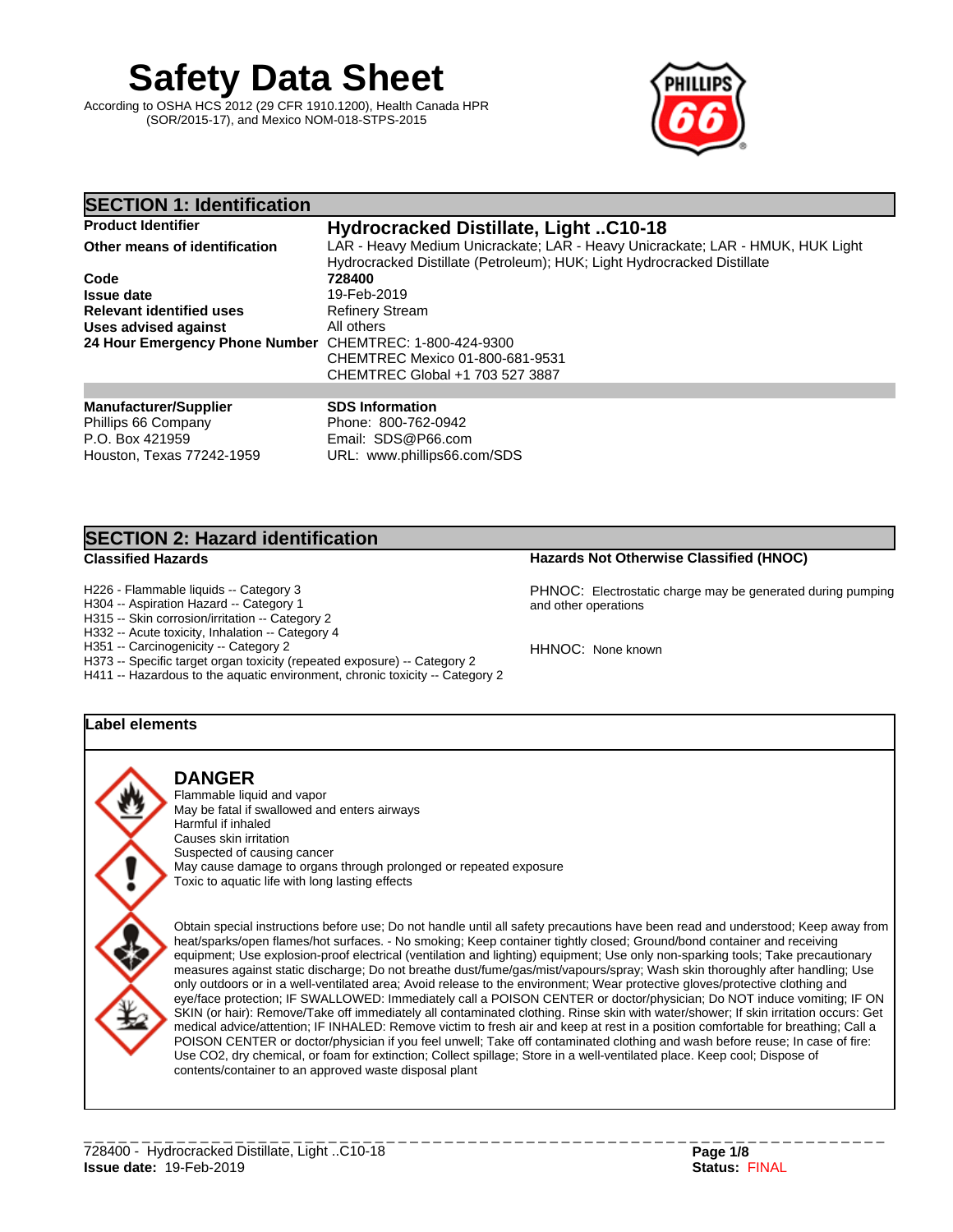# **SECTION 3: Composition/information on ingredients**

| <b>Chem</b><br>Name<br>mica.                                         |         | ------ |
|----------------------------------------------------------------------|---------|--------|
| Distilla<br>' hvdrocrackeo<br>liah:<br>netroleum<br>'lates<br>Tacket | --<br>M | 100    |

\_ \_ \_ \_ \_ \_ \_ \_ \_ \_ \_ \_ \_ \_ \_ \_ \_ \_ \_ \_ \_ \_ \_ \_ \_ \_ \_ \_ \_ \_ \_ \_ \_ \_ \_ \_ \_ \_ \_ \_ \_ \_ \_ \_ \_ \_ \_ \_ \_ \_ \_ \_ \_ \_ \_ \_ \_ \_ \_ \_ \_ \_ \_ \_ \_ \_ \_ \_ \_

<sup>1</sup> All concentrations are percent by weight unless ingredient is a gas. Gas concentrations are in percent by volume.

# **SECTION 4: First aid measures**

**Eye Contact:** Ifirritation or redness develops from exposure, flush eyes with clean water. If symptoms persist, seek medical attention.

**Skin Contact:** Remove contaminated shoes and clothing, and flush affected area(s) with large amounts of water. If skin surface is damaged, apply a clean dressing and seek medical attention. If skin surface is not damaged, cleanse affected area(s) thoroughly by washing with mild soap and water or a waterless hand cleaner. If irritation or redness develops, seek medical attention. Wash contaminated clothing before reuse.

**Inhalation:** If respiratory symptoms or other symptoms of exposure develop, move victim away from source of exposure and into fresh air in a position comfortable for breathing. If symptoms persist, seek immediate medical attention. If victim is not breathing, clear airway and immediately begin artificial respiration. If breathing difficulties develop, oxygen should be administered by qualified personnel. Seek immediate medical attention.

**Ingestion:** Aspiration hazard: Do not induce vomiting or give anything by mouth because this material can enter the lungs and cause severe lung damage. If victim is drowsy or unconscious and vomiting, place on the left side with the head down. If possible, do not leave victim unattendedand observe closely for adequacy of breathing. Seek medical attention.

**Most important symptoms and effects, both acute and delayed:** While significant vapor concentrations are not likely, high concentrations can cause minor respiratory irritation, headache, drowsiness, dizziness, loss of coordination, disorientation and fatigue. Ingestion can cause irritation of the digestive tract, nausea, diarrhea, and vomiting. Prolonged or repeated contact may dry skin and cause irritation.

#### **SECTION 5: Firefighting measures**

**NFPA 704: National Fire Protection Association** 

**Health:** 1 **Flammability:** 2 **Instability:** 0 0 = minimal hazard



 $1 =$  slight hazard 2 = moderate hazard  $3$  = severe hazard  $4 =$  extreme hazard

**Extinguishing Media:** Dry chemical, carbon dioxide, or foam is recommended. Water spray is recommended to cool or protect exposed materials or structures. Carbon dioxide can displace oxygen. Use caution when applying carbon dioxide in confined spaces. Simultaneous use of foam and water on the same surface is to be avoided as water destroys the foam. Water may be ineffective for extinguishment, unless used under favorable conditions by experienced fire fighters.

#### **Specific hazards arising from the chemical**

**Unusual Fire & Explosion Hazards:** Flammable This material can be ignited by heat, sparks, flames, or other sources of ignition (e.g., static electricity, pilot lights, mechanical/electrical equipment, and electronic devices such as cell phones, computers, calculators, and pagers which have not been certified as intrinsically safe) Vapors may travel considerable distances to a source of ignition where they can ignite, flash back, or explode. May create vapor/air explosion hazard indoors, in confined spaces, outdoors, or in sewers. This product willfloat and can be reignited on surface water. Vapors are heavier than air and can accumulate in low areas. If container is not properly cooled, it can rupture in the heat of a fire.

**Hazardous Combustion Products:** Combustion may yield smoke, carbon monoxide, and other products of incomplete combustion. Oxides of nitrogen and sulfur may also be formed.

**Special protective actions for fire-fighters:** For fires beyond the initial stage, emergency responders in the immediate hazard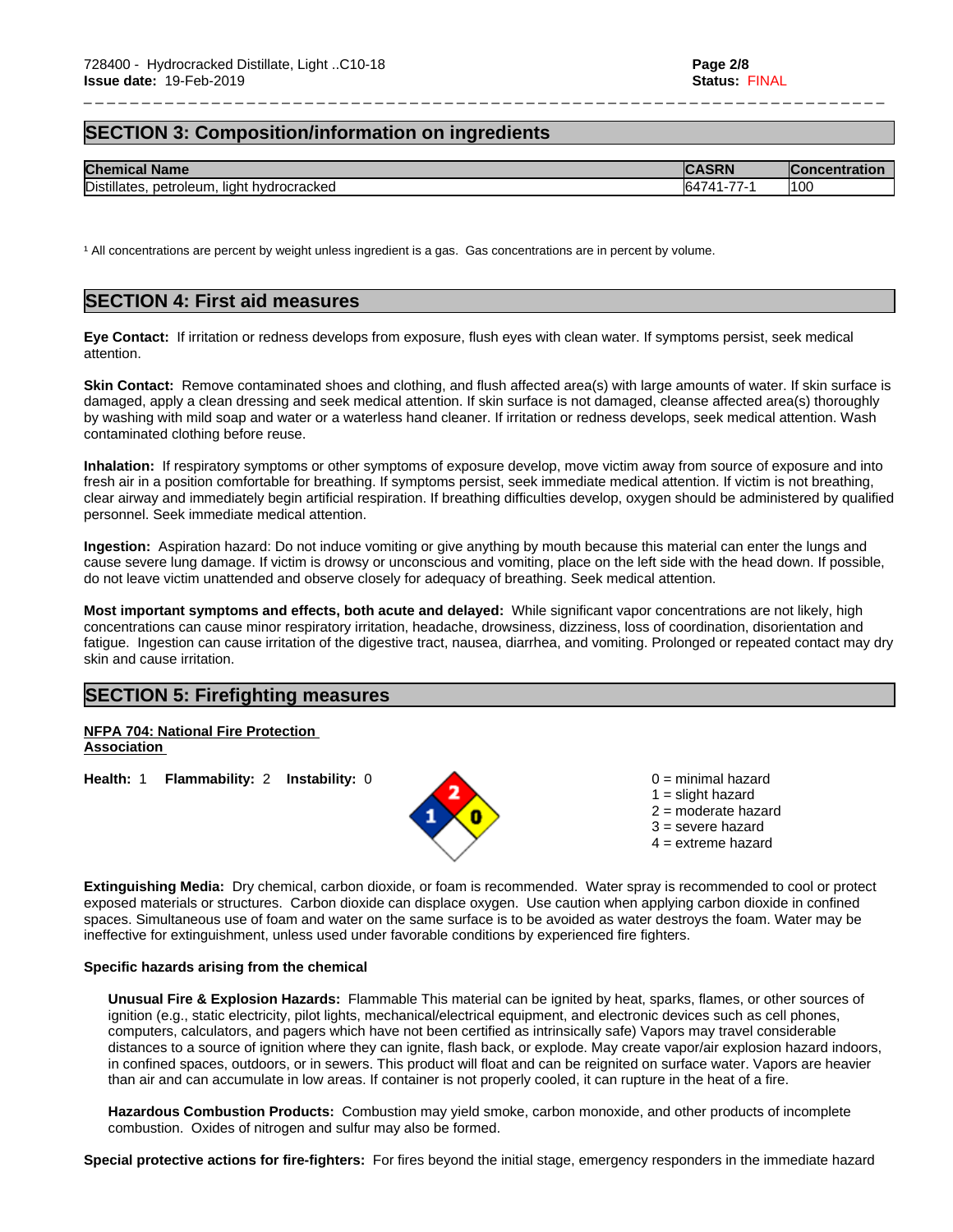area should wear protective clothing. When the potential chemical hazard is unknown, in enclosed or confined spaces, a self contained breathing apparatus should be worn. In addition, wear other appropriate protective equipment as conditions warrant (see Section 8). Isolate the hazard area and deny entry to unnecessary and unprotected personnel. Stop spill/release if it can be done safely. Move undamaged containers from immediate hazard area if it can be done safely. Water spray may be useful in minimizing or dispersing vapors and to protect personnel. Cool equipment exposed to fire with water, if it can be done safely. Avoid spreading burning liquid with water used for cooling purposes.

\_ \_ \_ \_ \_ \_ \_ \_ \_ \_ \_ \_ \_ \_ \_ \_ \_ \_ \_ \_ \_ \_ \_ \_ \_ \_ \_ \_ \_ \_ \_ \_ \_ \_ \_ \_ \_ \_ \_ \_ \_ \_ \_ \_ \_ \_ \_ \_ \_ \_ \_ \_ \_ \_ \_ \_ \_ \_ \_ \_ \_ \_ \_ \_ \_ \_ \_ \_ \_

#### **See Section 9 for Flammable Properties including Flash Point and Flammable (Explosive) Limits**

#### **SECTION 6: Accidental release measures**

**Personal precautions, protective equipment and emergency procedures:** Flammable Spillages of liquid product will create a fire hazard and may form an explosive atmosphere. Keep all sources of ignition and hot metal surfaces away from spill/release if safe to do so. The use of explosion-proof electrical equipment is recommended. Stay upwind and away from spill/release. Avoid direct contact with material. For large spillages, notify persons down wind of the spill/release, isolate immediate hazard area and keep unauthorized personnel out. Wear appropriate protective equipment, including respiratory protection, as conditions warrant (see Section 8). See Sections 2 and 7 foradditional information on hazards and precautionary measures.

**Environmental Precautions:** Stop and contain spill/release if it can be done safely. Prevent spilled material from entering sewers, storm drains, other unauthorized drainage systems, and natural waterways. Use foam on spills to minimize vapors Use water sparingly to minimize environmental contamination and reduce disposal requirements. If spill occurs on water notify appropriate authorities and advise shipping of any hazard. Spills into or upon navigable waters, the contiguous zone, or adjoining shorelines that cause a sheen or discoloration on the surface of the water, may require notification of the National Response Center (phone number 800-424-8802).

**Methods and material for containment and cleaning up:** Notify relevant authorities in accordance with all applicable regulations. Immediate cleanup of any spill is recommended. Dike far ahead of spill for later recovery or disposal. Absorb spill with inert material such as sand or vermiculite, and place in suitable container for disposal. If spilled on water remove with appropriate methods (e.g. skimming, booms or absorbents). In case of soil contamination, remove contaminated soil for remediation or disposal, in accordance with local regulations.

Recommended measures are based on the most likely spillage scenarios for this material; however local conditions and regulations may influence or limit the choice of appropriate actions to be taken. See Section 13 for information on appropriate disposal.

# **SECTION 7: Handling and storage**

**Precautions for safe handling:** Obtain special instructions before use. Do not handle until all safety precautions have been read and understood. Keep away from heat, hot surfaces, sparks, open flames and other ignition sources. No smoking. Take precautionary measures against static discharge. Use only non-sparking tools. Use only outdoors or in a well-ventilated area. Do not breathe vapor or mist. Wear protective gloves/protective clothing/eye protection/face protection. Wash thoroughly after handling. Use good personal hygiene practices and wear appropriate personal protective equipment (see section 8). Flammable May vaporize easily at ambient temperatures. The vapor is heavier than air and may create an explosive mixture of vapor and air. Beware of accumulation in confined spaces and low lying areas. Open container slowly to relieve any pressure. The use of explosion-proof electrical equipment is recommended and may be required (see appropriate fire codes). Refer to NFPA-70 and/or API RP 2003 for specific bonding/grounding requirements. Do not enterconfined spaces such as tanks or pits without following proper entry procedures such as ASTM D-4276 and 29CFR 1910.146. Do not wear contaminated clothing or shoes. Keep contaminated clothing away from sources of ignition such as sparks or open flames.

Static Accumulation Hazard: Electrostatic charge may accumulate and create a hazardous condition when handling this material. To minimize this hazard, bonding and grounding of tanks, transfer piping, and storage tank level floats are necessary but may not, by themselves, be sufficient. Review all operations which have the potential of generating and accumulating an electrostatic charge and/or a flammable atmosphere (including tank and container filling, splash filling, tank cleaning, sampling, gauging, switch loading, filtering, mixing, agitation, and vacuum truck operations) and use appropriate mitigating procedures. Special care should be given to ensure that special slow load procedures for "switch loading" are followed to avoid the static ignition hazard that can exist when higher flash point material(such as fuel oil or diesel) is loaded into tanks previously containing low flash point products (such as gasoline or naphtha). For more information, refer to OSHA Standard 29 CFR 1910.106, 'Flammable and Combustible Liquids', National Fire Protection Association (NFPA 77, 'Recommended Practice on Static Electricity', and/or the American Petroleum Institute (API) Recommended Practice 2003, 'Protection Against Ignitions Arising Out of Static, Lightning, and Stray Currents'.

**Conditions for safe storage:**Keep container(s) tightly closed and properly labeled. Use and store this material in cool, dry, well-ventilated areas away from heat, direct sunlight, hot metal surfaces, and all sources of ignition. Store only in approved containers. Post area "No Smoking or Open Flame." Keep away from any incompatible material (see Section 10). Protect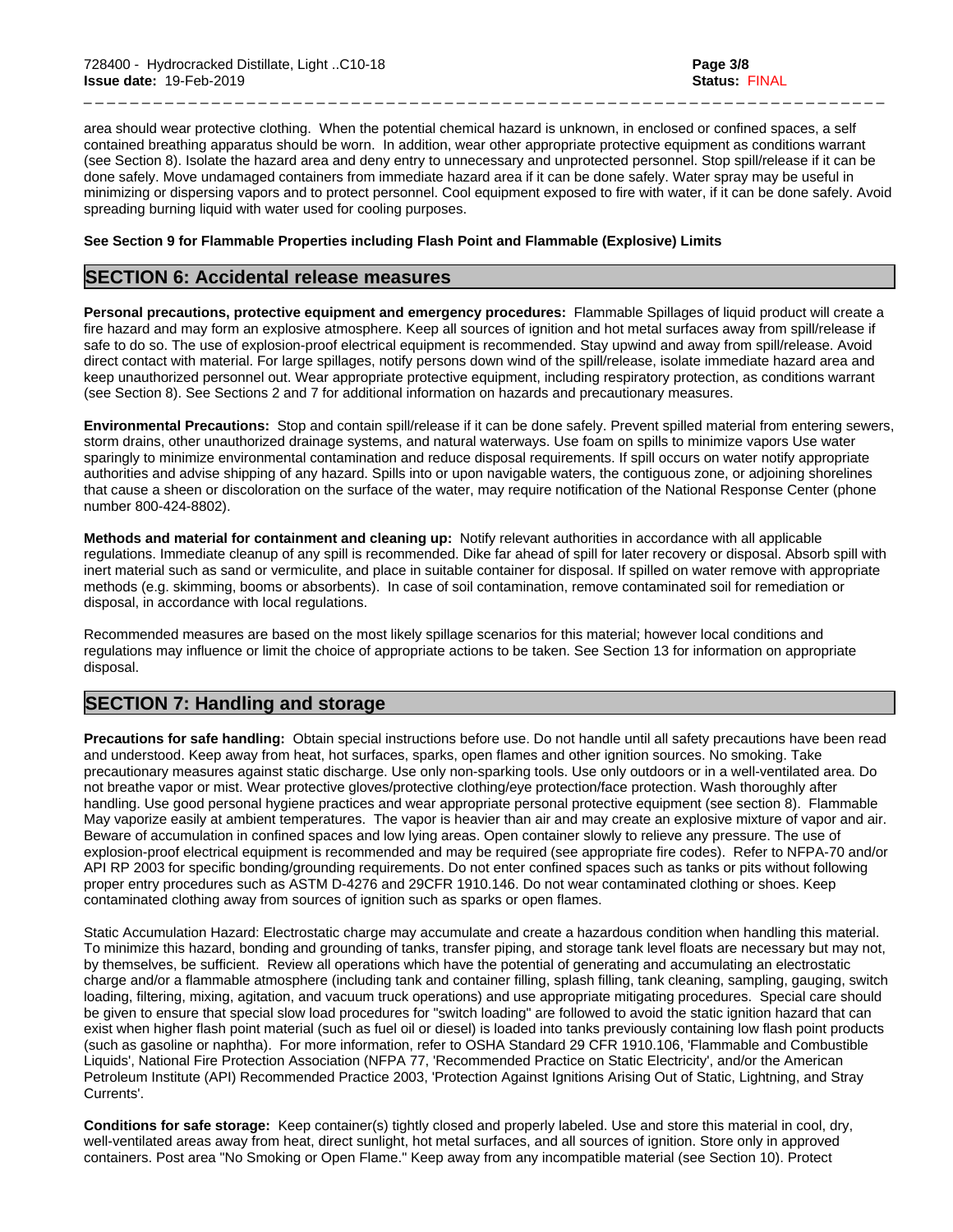container(s) against physical damage. Outdoor or detached storage is preferred. Indoor storage should meet OSHA standards and appropriate fire codes.

\_ \_ \_ \_ \_ \_ \_ \_ \_ \_ \_ \_ \_ \_ \_ \_ \_ \_ \_ \_ \_ \_ \_ \_ \_ \_ \_ \_ \_ \_ \_ \_ \_ \_ \_ \_ \_ \_ \_ \_ \_ \_ \_ \_ \_ \_ \_ \_ \_ \_ \_ \_ \_ \_ \_ \_ \_ \_ \_ \_ \_ \_ \_ \_ \_ \_ \_ \_ \_

"Empty" containers retain residue and may be dangerous. Do not pressurize, cut, weld, braze, solder, drill, grind, or expose such containers to heat, flame, sparks, or other sources of ignition. They may explode and cause injury or death."Empty" drums should be completely drained, properly bunged, and promptly shipped to the supplier or a drum reconditioner. All containers should be disposed of in an environmentally safe manner and in accordance with governmental regulations. Before working on or in tanks which contain or have contained this material, refer to OSHA regulations, ANSI Z49.1, and other references pertaining to cleaning, repairing, welding, or other contemplated operations.

#### **SECTION 8: Exposure controls/personal protection**

#### **Occupational exposure limits**

.

Note: This product, as supplied, does not contain any hazardous materials with occupational exposure limits established by the region specific regulatory bodies. State, local or other agencies or advisory groups may have established more stringent limits. Consult an industrial hygienist or similar professional, or your local agencies, for further information.

#### **Biological occupational exposure limits**

Note: This product, as supplied, does not contain any hazardous materials with occupational exposure limits established **by the region specific regulatory bodies**

**Engineering controls:** If current ventilation practices are not adequate to maintain airborne concentrations below the established exposure limits, additional engineering controls may be required.

**Eye/Face Protection:** The use of eye protection that meets or exceeds ANSI Z.87.1 isrecommended to protect against potential eye contact, irritation, or injury. Depending on conditions of use, a face shield may be necessary.

**Skin/Hand Protection:** The use of gloves impervious to the specific material handled is advised to prevent skin contact. Users should check with manufacturers to confirm the breakthrough performance of their products. Depending on exposure and use conditions, additional protection may be necessary to prevent skin contact including use of items such as chemical resistant boots, aprons, arm covers, hoods, coveralls, or encapsulated suits. Suggested protective materials: Nitrile rubber

**Respiratory Protection:** Emergencies or conditions that could result in significant airborne exposures may require the use of NIOSH approved respiratory protection. An industrial hygienist or other appropriate health and safety professional should be consulted for specific guidance under these situations.

A respiratory protection program that meets or is equivalent to OSHA 29 CFR 1910.134 and ANSI Z88.2 should be followed whenever workplace conditions warrant a respirator's use.

**Other Protective Equipment:** Eye wash and quick-drench shower facilities should be available in the work area. Thoroughly clean shoes and wash contaminated clothing before reuse.

Suggestions provided in this section for exposure control and specific types of protective equipment are based on readily available information. Users should consult with the specific manufacturer to confirm the performance of their protective **equipment. Specific situations may require consultation with industrial hygiene, safety, or engineering professionals.**

#### **SECTION 9: Physical and chemical properties**

 **Note:** Unless otherwise stated, values are determined at 20°C (68°F) and 760 mm Hg (1 atm). Data represent typical values and are not intended to be specifications.

**Appearance:** light yellow / Green **Flash Point:** > 100 °F / > 38 °C **Vapor Density (air=1):** >1 **Melting/Freezing Point:** No data **Lower Explosive Limits (vol% in air):** 0.7 **Decomposition Temperature:** No data **Particle Size:** Not applicable **Bulk Density:** 6.5-7.1 lbs/gal **Percent Volatile:** No data **Viscosity:** No data

**Physical Form:** Liquid **Test Method:** Tag Closed Cup (TCC), ASTM D56 **Odor:** Kerosene **Initial Boiling Point/Range:** 320 - 608 °F / 160 - 320 °C **Odor Threshold:** No data **Vapor Pressure:** <100 mm Hg / <2 psia (Reid VP) @ 100°F / 37.8°C **pH:** Not applicable **Partition Coefficient (n-octanol/water) (Kow):** No data **Upper Explosive Limits (vol% in air):** 5.0 **Auto-ignition Temperature:** 410 °F / 210 °C **Evaporation Rate (nBuAc=1):** >1 **Specific Gravity (water=1):** 0.78-0.87 @ 60ºF (15.6ºC)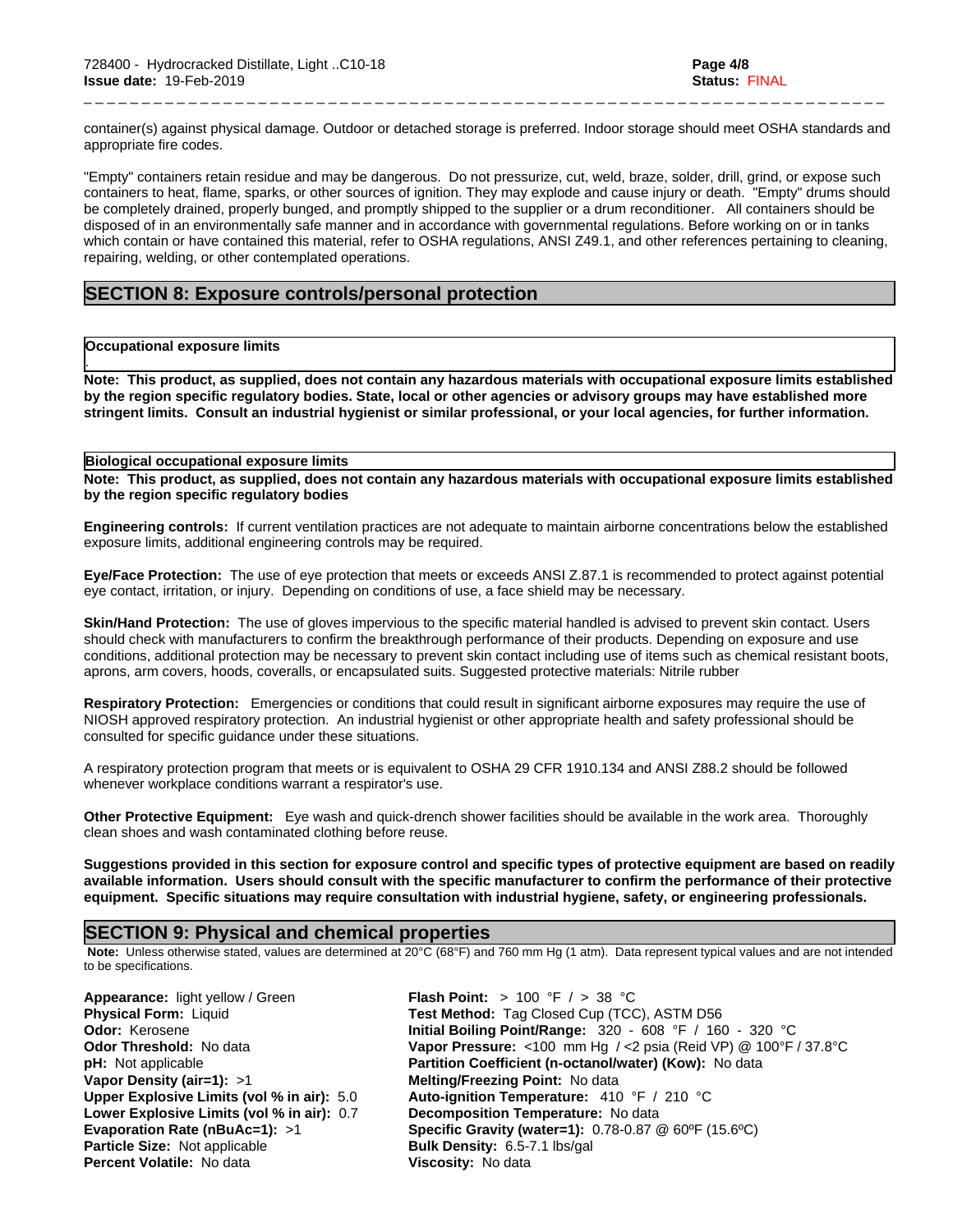\_ \_ \_ \_ \_ \_ \_ \_ \_ \_ \_ \_ \_ \_ \_ \_ \_ \_ \_ \_ \_ \_ \_ \_ \_ \_ \_ \_ \_ \_ \_ \_ \_ \_ \_ \_ \_ \_ \_ \_ \_ \_ \_ \_ \_ \_ \_ \_ \_ \_ \_ \_ \_ \_ \_ \_ \_ \_ \_ \_ \_ \_ \_ \_ \_ \_ \_ \_ \_

**Flammability (solid, gas):** Not applicable **Pour Point:** No data **Solubility in Water:** Negligible

# **SECTION 10: Stability and reactivity**

**Reactivity:** Not chemically reactive.

**Chemical stability:** Stable under normal ambient and anticipated conditions of use.

**Possibility of hazardous reactions:** Hazardous reactions not anticipated.

**Conditions to avoid:** Avoid high temperatures and all sources of ignition. Prevent vapor accumulation.

**Incompatible materials:** Avoid contact with strong oxidizing agents and strong reducing agents.

**Hazardous decomposition products:** Not anticipated under normal conditions of use.

#### **SECTION 11: Toxicological information**

**Information on Toxicological Effects**

#### **Substance / Mixture**

| <b>Acute Toxicity</b> | <b>Hazard</b>          | <b>Additional Information</b> | LC50/LD50 Data     |  |
|-----------------------|------------------------|-------------------------------|--------------------|--|
|                       |                        |                               |                    |  |
| <b>Inhalation</b>     | Harmful if inhaled     |                               | $4.65$ mg/L (mist) |  |
|                       |                        |                               |                    |  |
| <b>Dermal</b>         | Unlikely to be harmful |                               | l> 4.1 g/kg        |  |
|                       |                        |                               |                    |  |
| Oral                  | Unlikely to be harmful |                               | $>$ 5 g/kg         |  |
|                       |                        |                               |                    |  |

**Likely Routes of Exposure:** Inhalation, eye contact, skin contact

**Aspiration Hazard:** May be fatal if swallowed and enters airways

**Skin Corrosion/Irritation:** Causes skin irritation. Repeated exposure may cause skin dryness or cracking.

**Serious Eye Damage/Irritation:** Causes mild eye irritation.

**Skin Sensitization:** Not expected to be a skin sensitizer.

**Respiratory Sensitization:** Not expected to be a respiratory sensitizer.

**Specific Target Organ Toxicity (Single Exposure):** Not expected to cause organ effects from single exposure.

**Specific Target Organ Toxicity (Repeated Exposure):** May cause damage to organs through prolonged or repeated exposure. Repeated dermal application of petroleum gas oils for 90 days resulted in decreased liver, thymus, and spleen weights, and altered bone marrow function. Microscopic alterations included liver hypertrophy and necrosis, decreased hematopoesis and lymphocyte depletion.

**Carcinogenicity:** Suspected of causing cancer. Petroleum middle distillates have been shown to cause skin tumors in mice following repeated and prolonged skin contact. Follow-up studies have shown that these tumors are produced through a non-genotoxic mechanism associated with frequent cell damage and repair, and that they are not likely to cause tumors in the absence of prolonged skin irritation.

**Germ Cell Mutagenicity:** Not expected to cause heritable genetic effects.

**Reproductive Toxicity:** Not expected to cause reproductive toxicity. A developmental toxicity study of heavy atmospheric gas oil involving repeated application to the skin resulted in decreased litter size and fetal weights, as well as incomplete skeletal ossification. Because maternal toxicity also occurred (skin irritation and decreased body weight gain and food consumption), it is not possible to separate toxicity to the fetus from indirect effects resulting from maternal toxicity.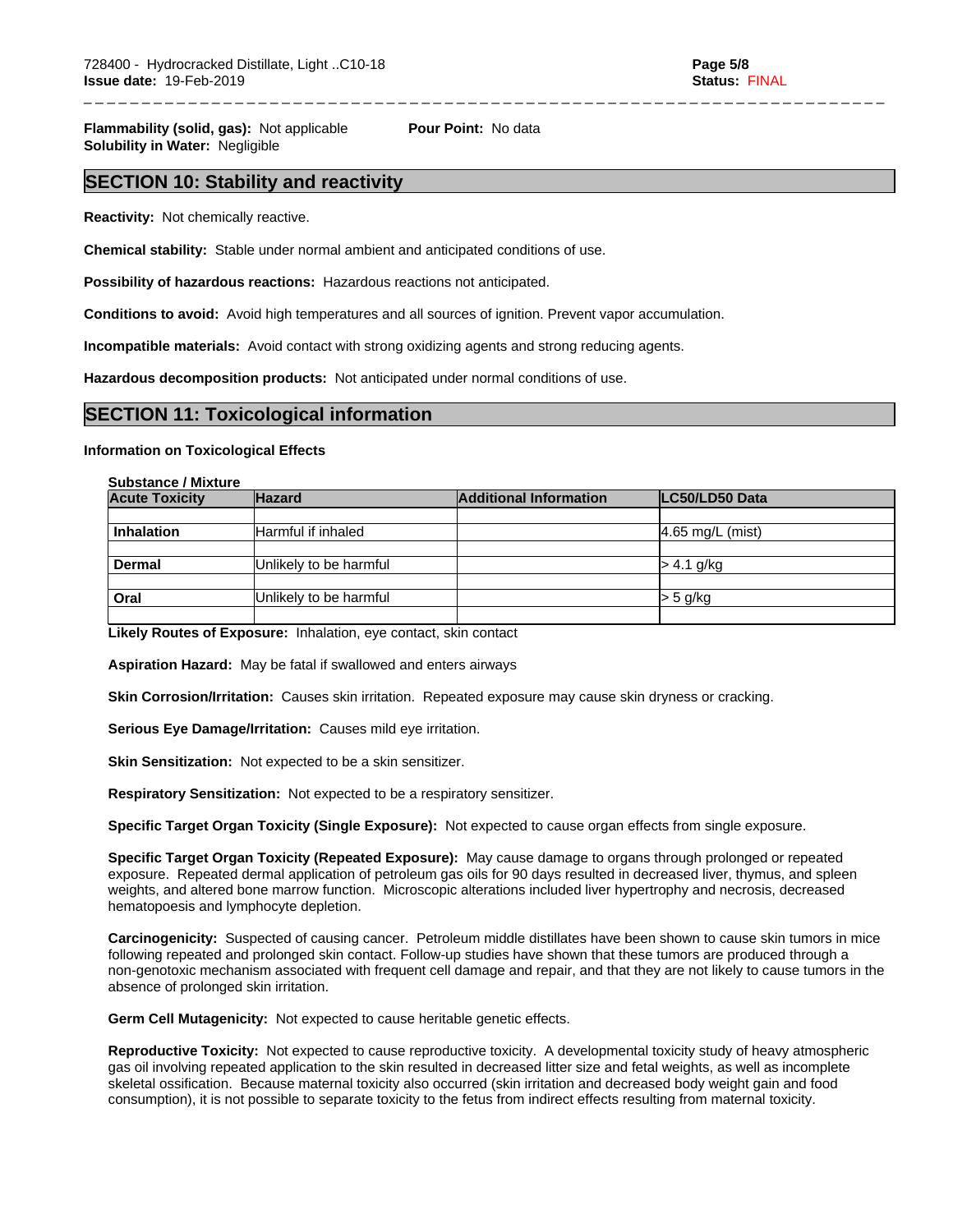# **SECTION 12: Ecological information**



#### **GHS Classification: H411 -- Hazardous to the aquatic environment, chronic toxicity -- Category 2** Toxic to aquatic life with long lasting effects.

\_ \_ \_ \_ \_ \_ \_ \_ \_ \_ \_ \_ \_ \_ \_ \_ \_ \_ \_ \_ \_ \_ \_ \_ \_ \_ \_ \_ \_ \_ \_ \_ \_ \_ \_ \_ \_ \_ \_ \_ \_ \_ \_ \_ \_ \_ \_ \_ \_ \_ \_ \_ \_ \_ \_ \_ \_ \_ \_ \_ \_ \_ \_ \_ \_ \_ \_ \_ \_

**Toxicity:** Experimental studies of gas oils show that acute aquatic toxicity values are typically in the range 2-20 mg/L. These values are consistent with the predicted aquatic toxicity of these substances based on their hydrocarbon compositions. They should be regarded as toxic to aquatic organisms, with the potential to cause long term adverse effects in the aquatic environment.

**Persistence and Degradability:** Gas oils are complex combinations of individual hydrocarbon species. Based on the known or expected properties of individual constituents, category members are not predicted to be readily biodegradable. Some hydrocarbon constituents of gas oils are predicted to meet the criteria for persistence; on the other hand, some components can be easily degraded by microorganisms under aerobic conditions.

**Bioaccumulative Potential:** Gas oil components have measured or calculated Log Kow values in the range of 3.9 to 6 which indicates a high potential to bioaccumulate. Lower molecular weight compounds are readily metabolized and the actual bioaccumulation potential of higher molecular weight compounds is limited by the low water solubility and large molecular size.

**Mobility in Soil:** Releases to water will result in a hydrocarbon film floating and spreading on the surface. For the lighter components, volatilization is an important loss process and reduces the hazard to aquatic organisms. In air, the hydrocarbon vapors react readily with hydroxyl radicals with half-lives of less than one day. Photoxidation on the water surface is also a significant loss process particularly for polycyclic aromatic compounds. In water, the majority of components will be adsorbed on sediment. Adsorption is the most predominant physical process on release to soil. Adsorbed hydrocarbons will slowly degrade in both water and soil.

**Other adverse effects:** None anticipated.

# **SECTION 13: Disposal considerations**

The generator of a waste is always responsible for making proper hazardous waste determinations and needs to consider state and local requirements in addition to federal regulations. This material, if discarded as produced, would not be a federally regulated RCRA "listed" hazardous waste. However, it would likely be identified as a federally regulated RCRA hazardous waste for the following characteristic(s) shown below. See Sections 7 and 8 for information on handling, storage and personal protection and Section 9 for physical/chemical properties. It is possible that the material as produced contains constituents which are not required to be listed in the SDS but could affect the hazardous waste determination. Additionally, use which results in chemical or physical change of this material could subject it to regulation as a hazardous waste.Container contents should be completely used and containers should be emptied prior to discard. Container residues and rinseates could be considered to be hazardous wastes.

**EPA** Waste Number(s)

• D001 - Ignitability characteristic

# **SECTION 14: Transport information**

**UN Number:** UN1268

**UN proper shipping name:** Petroleum distillates, n.o.s

**Transport hazard class(es):** Combustible liquid *or* 3

**Packing Group:** III

**Environmental Hazards:** Marine pollutant - Environmentally Hazardous

Special precautions for user: Combustible liquid classification is dependent on a flash point of >60° C (140° F) and <93° *C (200° F). Combustible liquids are not regulated by DOT in non-bulk quantities shipped by land.* Container(s) greater than 5 liters (liquids) or 5 kilograms (solids), shipped by water mode and ALL bulk shipments may require the shipping description to contain the "Marine Pollutant" notation [49 CFR 172.203(l)] and the container(s) to display the [Marine Pollutant Mark] [49 CFR 172.322].

**Transport in bulk according to Annex II of MARPOL 73/78 and the IBC Code:** Not applicable

# **SECTION 15: Regulatory information**

**CERCLA/SARA - Section 302 Extremely Hazardous Substances and TPQs (in pounds)**

This material does not contain any chemicals subject to the reporting requirements of SARA 302 and 40 CFR 372.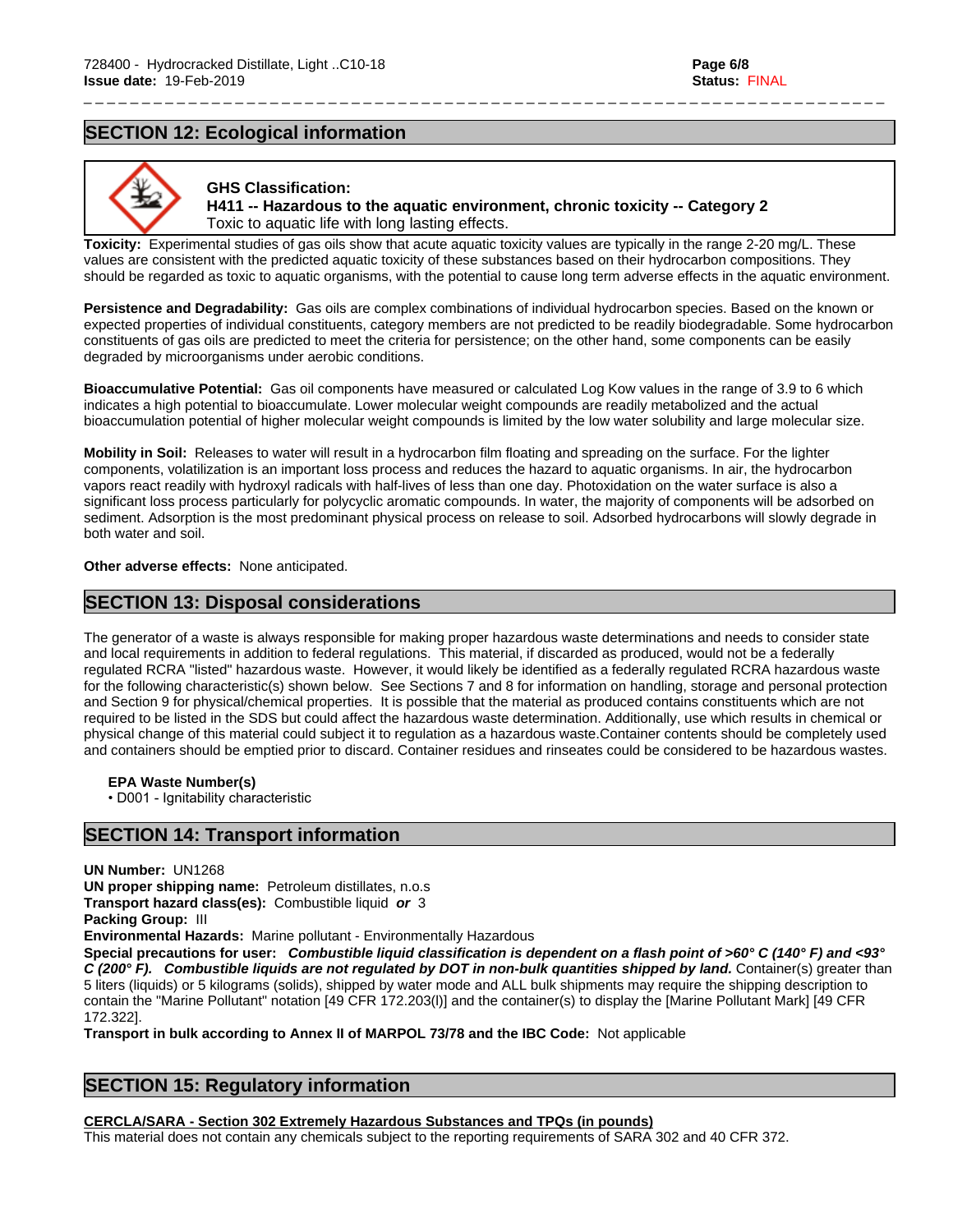#### **CERCLA/SARA - Section 311/312 (Title III Hazard Categories)**

Should this product meet EPCRA 311/312 Tier reporting criteria at 40 CFR 370, refer to Section 2 of this SDS for appropriate classifications.

\_ \_ \_ \_ \_ \_ \_ \_ \_ \_ \_ \_ \_ \_ \_ \_ \_ \_ \_ \_ \_ \_ \_ \_ \_ \_ \_ \_ \_ \_ \_ \_ \_ \_ \_ \_ \_ \_ \_ \_ \_ \_ \_ \_ \_ \_ \_ \_ \_ \_ \_ \_ \_ \_ \_ \_ \_ \_ \_ \_ \_ \_ \_ \_ \_ \_ \_ \_ \_

#### **CERCLA/SARA - Section 313 and 40 CFR 372**

This material does not contain any chemicals subject to the reporting requirements of SARA 313 and 40 CFR 372.

#### **EPA (CERCLA) Reportable Quantity (in pounds)**

EPA's Petroleum Exclusion applies to this material - (CERCLA 101(14)).

#### **California Proposition 65**

 **WARNING.** This product can expose you to chemicals including Naphthalene (CASRN 91-20-3) which is known to the State of California to cause cancer. For more information go to www.P65Warnings.ca.gov.

#### **International Inventories**

All components are either listed on the US TSCA Inventory, or are not regulated under TSCA.

#### **SECTION 16: Other information**

| <b>Issue date</b> | <b>Previous Issue Date:</b> | <b>ISDS Number</b> | <b>Status:</b> |
|-------------------|-----------------------------|--------------------|----------------|
| 19-Feb-2019       | 18-Mav-2017                 | 728400             | <b>FINAL</b>   |

#### **Revised Sections or Basis for Revision:**

Periodic review and update

#### **Mexican NOM-018-STPS-2015:**

The information within is considered correct but is not exhaustive and will be used for guidance only, which isbased on the current knowledge of the substance or mixture and is applicable to the appropriate safety precautions for the product.

#### **Precautionary Statements:**

- P201 Obtain special instructions before use
- P202 Do not handle until all safety precautions have been read and understood
- P210 Keep away from heat, hot surfaces, sparks, open flames and other ignition sources. No smoking
- P233 Keep container tightly closed
- P240 Ground/bond container and receiving equipment
- P241 Use explosion-proof electrical/ ventilating/ lighting/ equipment
- P242 Use only non-sparking tools
- P243 Take precautionary measures against static discharge
- P260 Do not breathe dust/fume/gas/mist/vapors/spray
- P264 Wash skin thoroughly after handling
- P271 Use only outdoors or in a well-ventilated area
- P273 Avoid release to the environment
- P280 Wear protective gloves/protective clothing/eye protection/face protection
- P301 + P310 IF SWALLOWED: Immediately call a POISON CENTER or doctor/physician
- P331 Do NOT induce vomiting
- P303 + P361 + P353 IF ON SKIN (or hair): Remove/Take off immediately all contaminated clothing. Rinse skin with water/shower
- P332 + P313 If skin irritation occurs: Get medical advice/attention
- P301 + P330 + P331 IF SWALLOWED: rinse mouth. Do NOT induce vomiting
- P312 Call a POISON CENTER or doctor if you feel unwell
- P362 Take off contaminated clothing and wash before reuse
- P370 + P378 In case of fire: Use dry chemical, carbon dioxide, or foam to extinguish
- P391 Collect spillage
- P403 + P235 Store in a well-ventilated place. Keep cool
- P501 Dispose of contents/ container to an approved waste disposal plant

#### **Guide to Abbreviations:**

ACGIH = American Conference of Governmental Industrial Hygienists; CASRN = Chemical Abstracts Service Registry Number; CEILING = Ceiling Limit (15 minutes); CERCLA = The Comprehensive Environmental Response, Compensation, and Liability Act; EPA = Environmental Protection Agency; GHS = Globally Harmonized System; HPR = Hazardous Products Regulations; IARC = International Agency for Research on Cancer; INSHT = National Institute for Health and Safety at Work; IOPC = International Oil Pollution Compensation; LEL = Lower Explosive Limit; NE = Not Established; NFPA = National Fire Protection Association; NTP = National Toxicology Program; OSHA = Occupational Safety and Health Administration; PEL = Permissible Exposure Limit (OSHA); SARA = Superfund Amendments and Reauthorization Act; STEL = Short Term